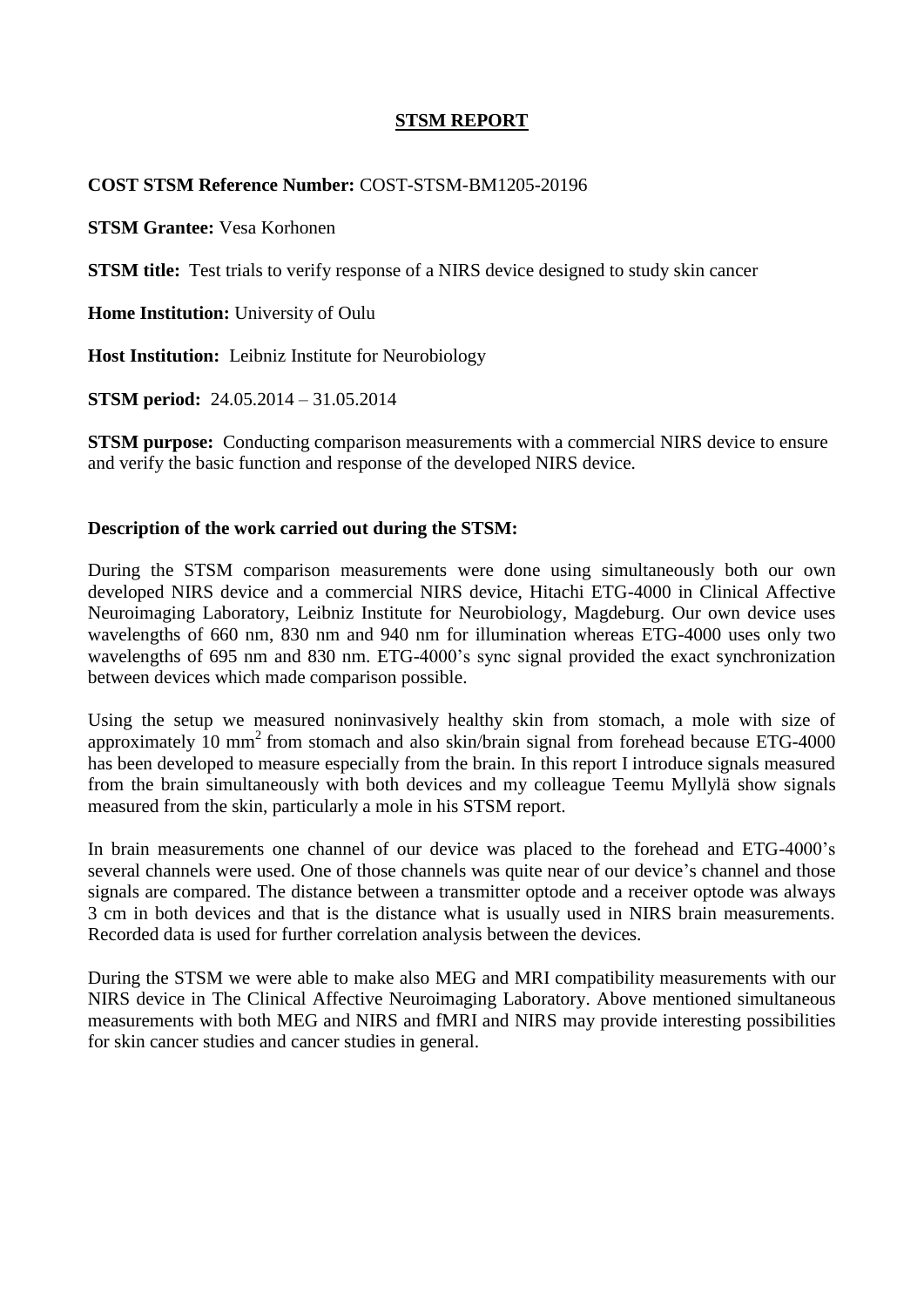#### **Description of the main results obtained:**

Raw NIRS signals measured from forehead simultaneously with both devices in 20 minutes resting state measurement showed similarities in response (figure 1). However, there were also differences in signals which may result from differences in signal processing between the devices, different measuring place, use of different sampling rates and also different wavelengths.



Fig. 1. Raw NIRS signals measured from forehead simultaneously with both devices. Signals got from own developed NIRS device (left) and from Hitachi ETG-4000 (right).

Based on the measurements of the brain, it seems that both devices can sense similarly blood oxygen depend dynamics in the brain at low frequencies, below 0.5 Hz, as shown in Figure 2. However, response of ETG-4000 shows fewer amounts of peaks above frequencies of approximately 0.1 Hz, but on the other hand more peaks are visible at lower frequencies. The reason for that again might be the signal processing of the commercial device, which is optimized for lower frequencies. Also the measurement place was little bit different.



Fig. 2. Amplitude spectrums of the measured NIRS signals from both devices. Signals were recorded from the forehead and both amplitude spectrums are showed; red (left) and infra-red (right). Measurement was done in resting state and the measurement time was 20 minutes.

As already mentioned, especially Hitachi ETG-4000 is intended to be used in brain studies, where mainly low frequency fluctuations are of interest. Probably, raw data recorded by the device, is thereby band pass filtered at  $0.001$  Hz –  $0.5$  Hz, thus limiting wider comparison analysis between the devises. Therefore, we were not able to compare dynamics at higher frequencies. Moreover, illumination power used in the device is high and optimized for a source-detector distance of 3 cm. For that reason lowering the distance would have caused saturation of the measured signal. Despite of these limitations in comparison measurements, our main goal was to ensure basic response of our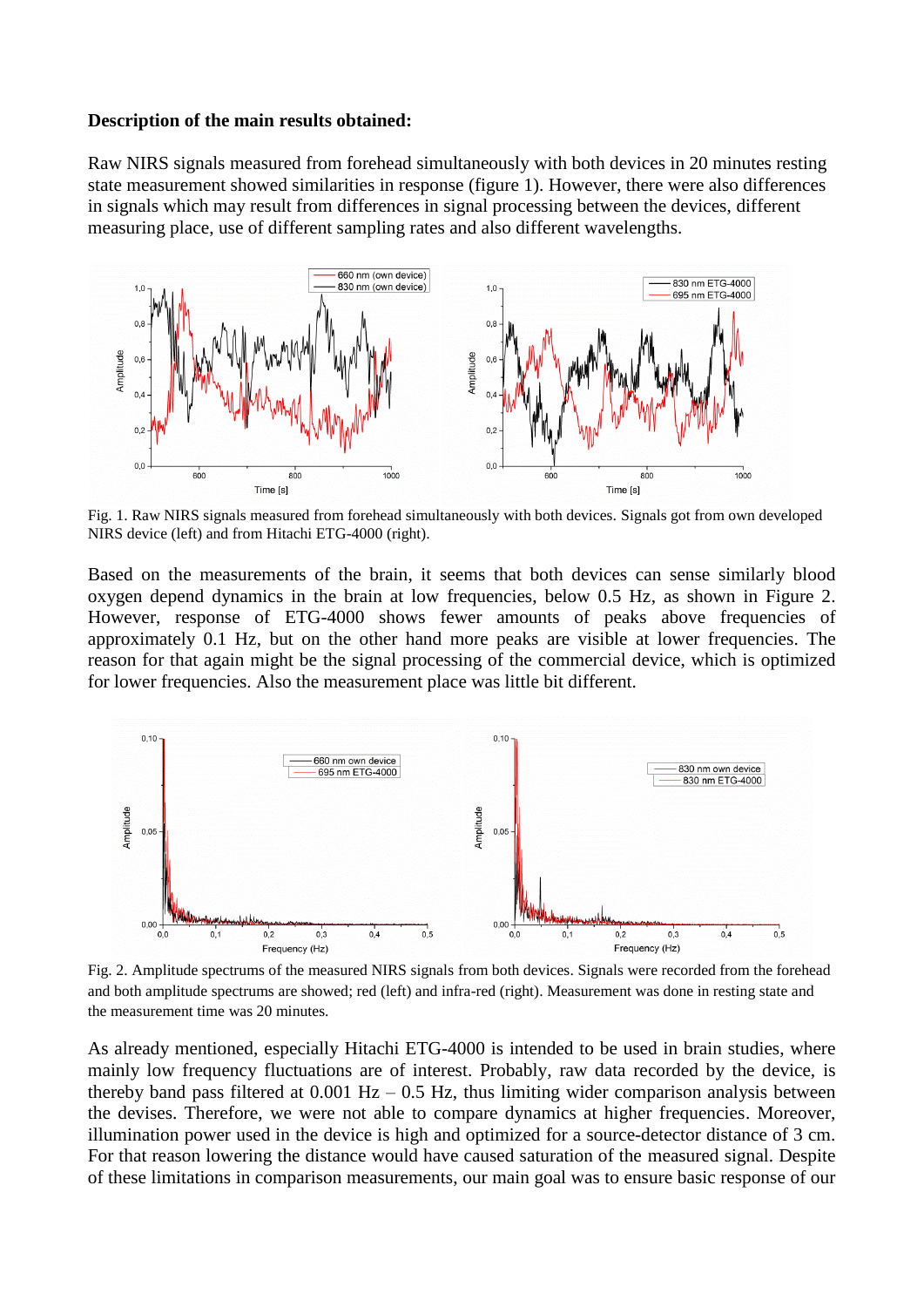NIRS device, which could be accomplished with ETG-4000. Based on our test measurements, we may conclude that our own developed device can sense similarly tissue oxygen changes as the commercial NIRS device. Furthermore, the device showed to be MRI and MEG compatible.

**Mutual benefits for the Home and Host institutions: C**ooperation between the laboratories, increase of knowledge in tissue metabolism studies. The COST mission has also shown that there are possibilities to start joint multimodal measurements in wide range of different study cases, related to tissue metabolism.

**Future collaboration with the Host institution (if applicable):** There are joint interests in research. Further discussion of using multimodal measurements in different study case studies will be continued already in OHBM 2014 in Hamburg.

**Foreseen journal publications or conference presentations expected to result from the STSM (if applicable):** Not sure yet. More signal analysis has to be still done.

# **STSM outcome form**

| <b>STSM</b><br>application<br>number | Home<br>institution &<br>country         | Host<br>institution &<br>country                            | <b>BM1205</b><br><b>WG</b> | Objective of<br>the<br>collaboration                                                                         | <b>Results of the</b><br>collaboration                                                                                                                                    |
|--------------------------------------|------------------------------------------|-------------------------------------------------------------|----------------------------|--------------------------------------------------------------------------------------------------------------|---------------------------------------------------------------------------------------------------------------------------------------------------------------------------|
| COST-STSM-<br>BM1205-<br>20196       | University of<br>Oulu,<br><b>FINLAND</b> | Leibniz<br>Institute for<br>Neurobiology,<br><b>GERMANY</b> | WG4                        | Test trials to<br>verify response<br>of own<br>developed near-<br>infrared<br>spectroscopy<br>(NIRS) device. | Response of the<br>own NIRS<br>device was<br>successfully<br>compared to<br>Hitachi ETG-<br>4000.<br>Additionally,<br><b>MRI</b> and MEG<br>compatibility<br>was studied. |